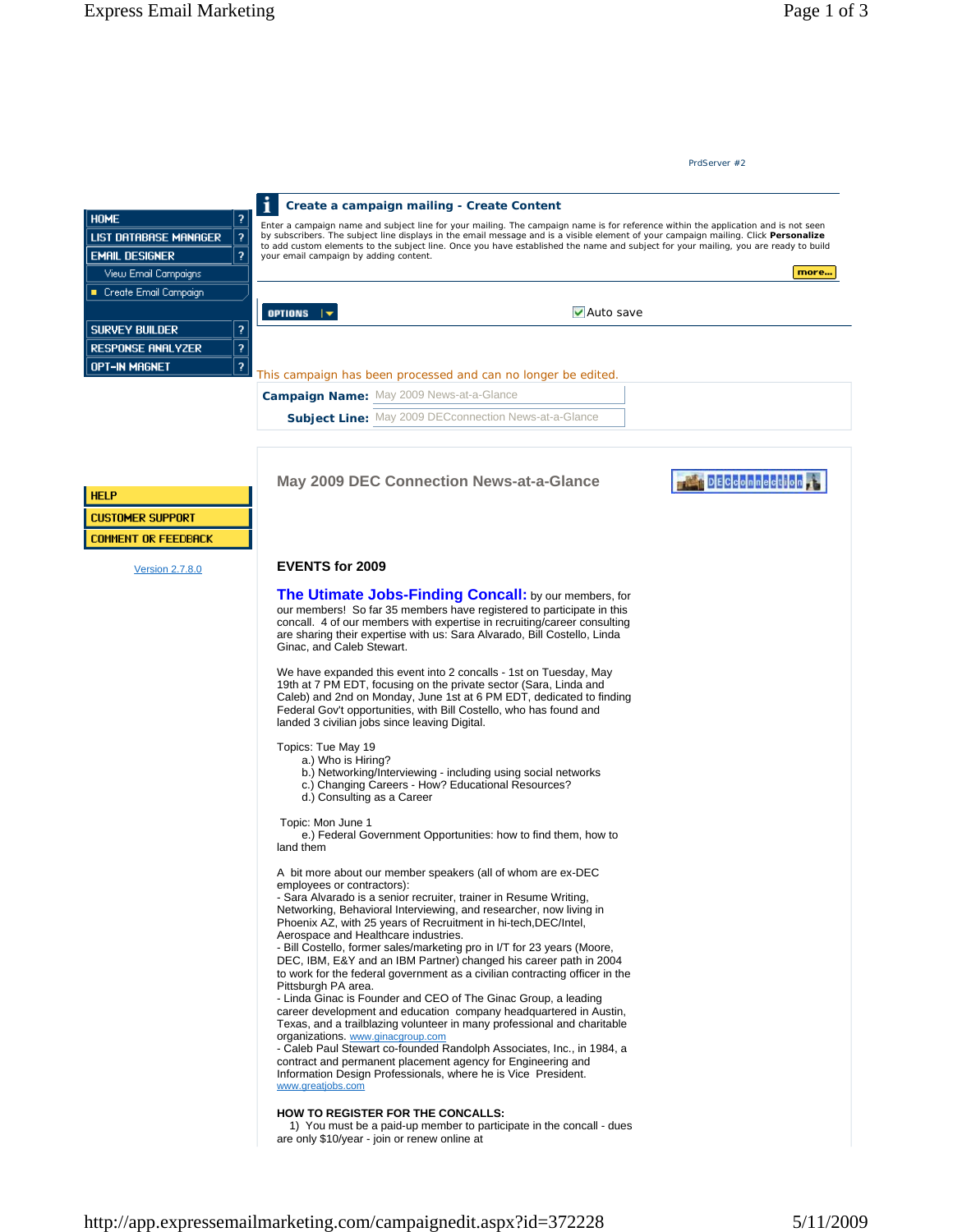http://www.decconnection.org/join.htm

 2) Send an email with your name, preferred e-mail address, and telephone number to webmaster@decconnection.org to register, with Subject: MAY 19 CONCALL REGISTRATION, along with 1 or 2 QUESTIONS (related to the 5 topics above) for our panelists in advance - they will have time to research many of them, and reply on air. The rest will be answered privately following the call.

 3) After we've received your registration, you will be sent the Concall access information. You must dial into the conferencing number - it is *not* a toll-free number so arrange to use a free or low-cost phone line ahead of time. (There is no charge for members to participate in the calls.) We will send all questions provided ahead of time to our speakers. We will also send you a pdf file of the speakers' Powerpoint slides with detailed info such as website URLs you will want to use. Be sure you have the free Macromedia Adobe reader software installed so you can open this file (download at www.adobe.com/reader); you do not need Powerpoint to see the slides this way.

Forward this invitation to all your ex-DEC friends and family! We can have up to 150 lines on this concall. First come, first served. Register early!

What other events would YOU like to see in 2009? Send suggestions to info@decconnection.org.

**NEW HAMPSHIRE Chapter:** planning event(s) for Summer/Fall timeframe. Stay tuned.

**Westfield MA (WFO) - Announcing the 1st-ever reunion** for all employees who ever worked at WFO - Westfield MA manufacturing facility - will be September 12, 2009 at The Elks Club, off Lower Westfield Street, Holyoke, MA "from 1 PM till they close the joint down". Email John Crabtree and Kevin O'Leary if you are interested. John at crabtree@charter.net, or call 864.862.6737; Kevin at kjo5285@msn.com.

**Colorado Springs (CXO) -** enjoyed their annual reunion on April 24th this year. We'll post link to their photos when available.

Anyone in **Germany**? the very active DECnett.de group there is planning 2 local meetings and open reunion in the Fall in Munich. Email Ingolf Marzenski Ingolf@DECnett.de if interested in joining them.

## **Membership Updates**

Welcome to our new members since last issue: Alex Aderer, Sara B. Alvarado, Paul R. Anderson, Walter Dennis Arbo, Chris Battista, Kathy Chapman, Mary Church, Pauline Church, Cynthia Cloutier, William C. Costello, Ron Dennis, Phil Dube, Doug Emby, Elizabeth Field, Cheri Fletcher, Cyndi Harper, Ray J. Iannuzzelli, Rose Jameson, Liz Judge, Sheila Keegan-Nurmi, Andrew Krim, Kim Leavitt, Helen Lenart, Ingolf Marzenski, Doug McClanahan, Evelyn McKay, Dail M. Middleton, Barbara Nichols, Kelly O'Ryan, Richard Parks, Sr., Patrick J. Plagman, Thomas Rarich, Jay Reeg, Bettina Scheidle, Kathryn Sloan, Curt Spacht, Edward A. Verney, Carol Valente, Ken Vonasek, Nigel Webb, Penny Webb, Shawna Winn, Tom Wolklin, and David B. Wood.

Re-welcome to our renewing (R) members: (John E.) Jeb Beirne, Susan Bennett, Barbara Cochrane, Mary Cole, Scott L. Dicks, Alan Earls, Bob Farquhar, Guillermo B Fierro, Les Figg, Arlene Gibson, Robert Glorioso, Paul F. Gonyea, Diana Harotian, Peter Janca, Lonnie Jeffries, Laurence Kennedy, Peter T Koch, Bruce A. Lynn, Eleanor McCarthy, (John) Tom McKinney, James S. Montague, Sr., Nancy Mongelli, Meredith M Nikoloff, Lorna Oinonen, Joan Parker, Mike Renzulli, Phil Reimann, Elizabeth Robertson, Lin Schimel, Rini Sofka, Linda A St. Clair, Margaret C. Stashluk, Caleb Paul Stewart, Stephanie Tedesco, Liz Thibeault, and Don Yelton.

Great to have you all aboard!

**DECconnection Newsbytes:** Job announcements/changes or just personal news you'd like to share - **Send us your newsbyte and we'll include it here! webmaster@decconnection.org**

- **Geri Kearns**, former LACR Property and Real Estate Manager, is now selling residential real estate in Palm Beach County. She can be reached at geri@gerikearns.com, Grand Floridian Estate Realty, Boca Raton, FL 33432, 561-212-8760.
- **Linda Fraser** has recently kicked off a business venture.